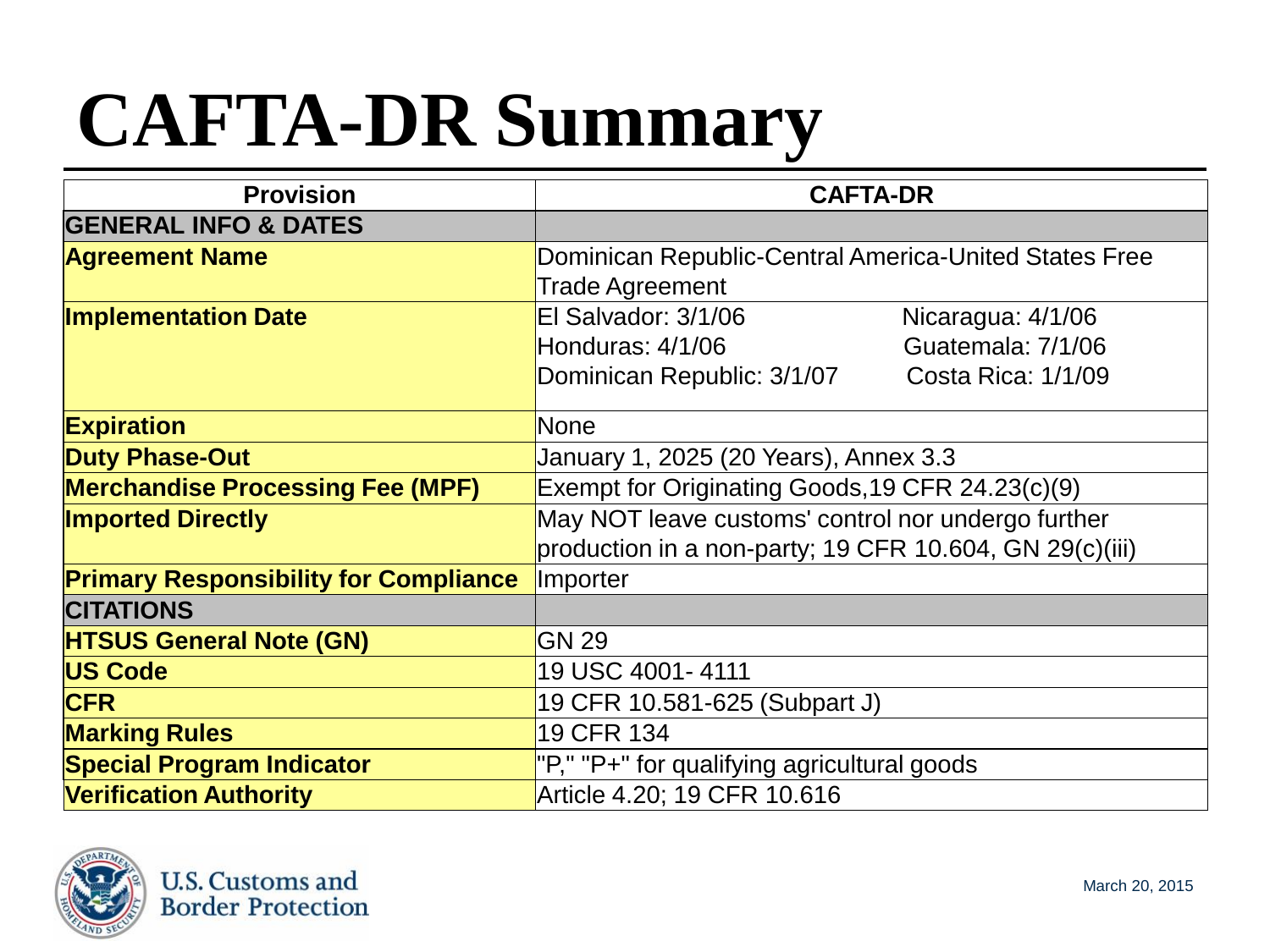## **CAFTA-DR Summary**

| <b>Rules of Origin</b>                                                   | Wholly Obtained or Produced, Tariff Shift & /<br>or Regional Value Content, Wholly of<br><b>Originating Materials, Qualifying Goods</b>               |
|--------------------------------------------------------------------------|-------------------------------------------------------------------------------------------------------------------------------------------------------|
| <b>Tariff Shift Rule Citation</b>                                        | GN 29(n)                                                                                                                                              |
| <b>Tariff Shift Rules Updated to Comply with No</b><br><b>2007 HTSUS</b> |                                                                                                                                                       |
| <b>Tariff Shift Rules Updated to Comply with No</b><br><b>2012 HTSUS</b> |                                                                                                                                                       |
| <b>Chemical Reaction and Related Rules of</b><br><b>Origin</b>           | $HTS Ch 27-40$ ; GN 29(m)(vii)                                                                                                                        |
| <b>Special Origination Rules</b>                                         | Qualifying Goods; GN 29(a)(ii) for certain<br><b>CAFTA-DR</b> agricultural goods                                                                      |
| <b>Drawback Restrictions</b>                                             | N <sub>O</sub>                                                                                                                                        |
| <b>Repair &amp; Alteration Provision</b>                                 | Duty Free per 19 CFR 10.624, 9802.00.40/50                                                                                                            |
| possession at the time of claim                                          | <b>Documentation required in the importer's</b> No, freeform "Certification" with the elements<br>$\overline{p}$ in 19 CFR 10.584 upon request by CBP |